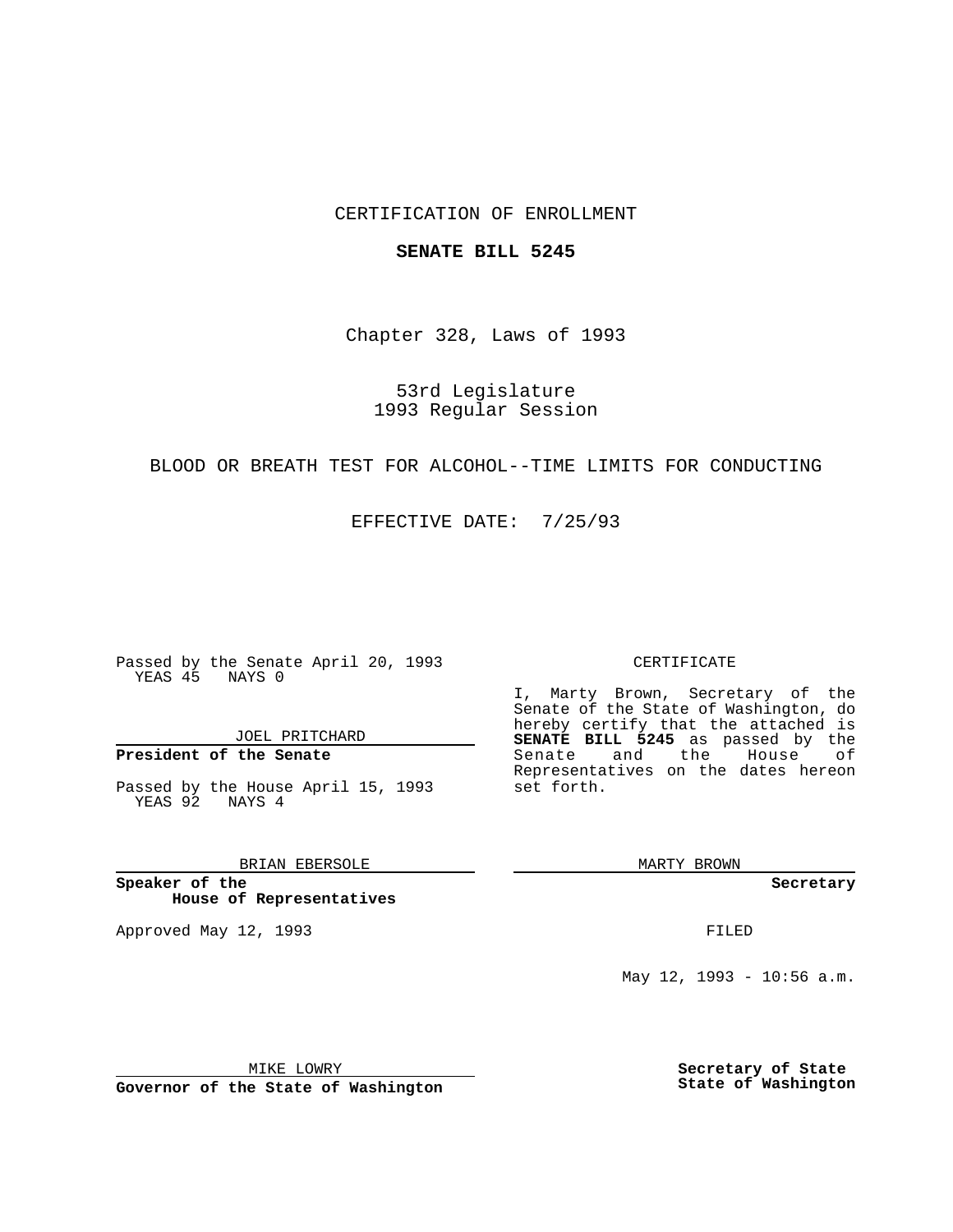# **SENATE BILL 5245** \_\_\_\_\_\_\_\_\_\_\_\_\_\_\_\_\_\_\_\_\_\_\_\_\_\_\_\_\_\_\_\_\_\_\_\_\_\_\_\_\_\_\_\_\_\_\_

\_\_\_\_\_\_\_\_\_\_\_\_\_\_\_\_\_\_\_\_\_\_\_\_\_\_\_\_\_\_\_\_\_\_\_\_\_\_\_\_\_\_\_\_\_\_\_

## AS AMENDED BY THE HOUSE

Passed Legislature - 1993 Regular Session

**State of Washington 53rd Legislature 1993 Regular Session**

**By** Senators A. Smith, Quigley, Roach and Winsley; by request of Washington State Patrol

Read first time 01/19/93. Referred to Committee on Law & Justice.

1 AN ACT Relating to the time limitation on the analysis of blood and 2 breath alcohol; and amending RCW 46.61.502 and 46.61.504.

3 BE IT ENACTED BY THE LEGISLATURE OF THE STATE OF WASHINGTON:

4 **Sec. 1.** RCW 46.61.502 and 1987 c 373 s 2 are each amended to read 5 as follows:

6 (1) A person is guilty of driving while under the influence of 7 intoxicating liquor or any drug if the person drives a vehicle within 8 this state  $((\text{while}))$ :

 $((+1))$  (a) And the person has 0.10 grams or more of alcohol per 10 two hundred ten liters of breath within two hours after driving, as shown by analysis of the person's breath made under RCW 46.61.506; or  $((2))$  (b) And the person has 0.10 percent or more by weight of 13 alcohol in the person's blood within two hours after driving, as shown by analysis of the person's blood made under RCW 46.61.506; or

15  $((+3))$  (c) While the person is under the influence of or affected 16 by intoxicating liquor or any drug; or

17 ( $(\frac{4}{4})$ ) (d) While the person is under the combined influence of or 18 affected by intoxicating liquor and any drug.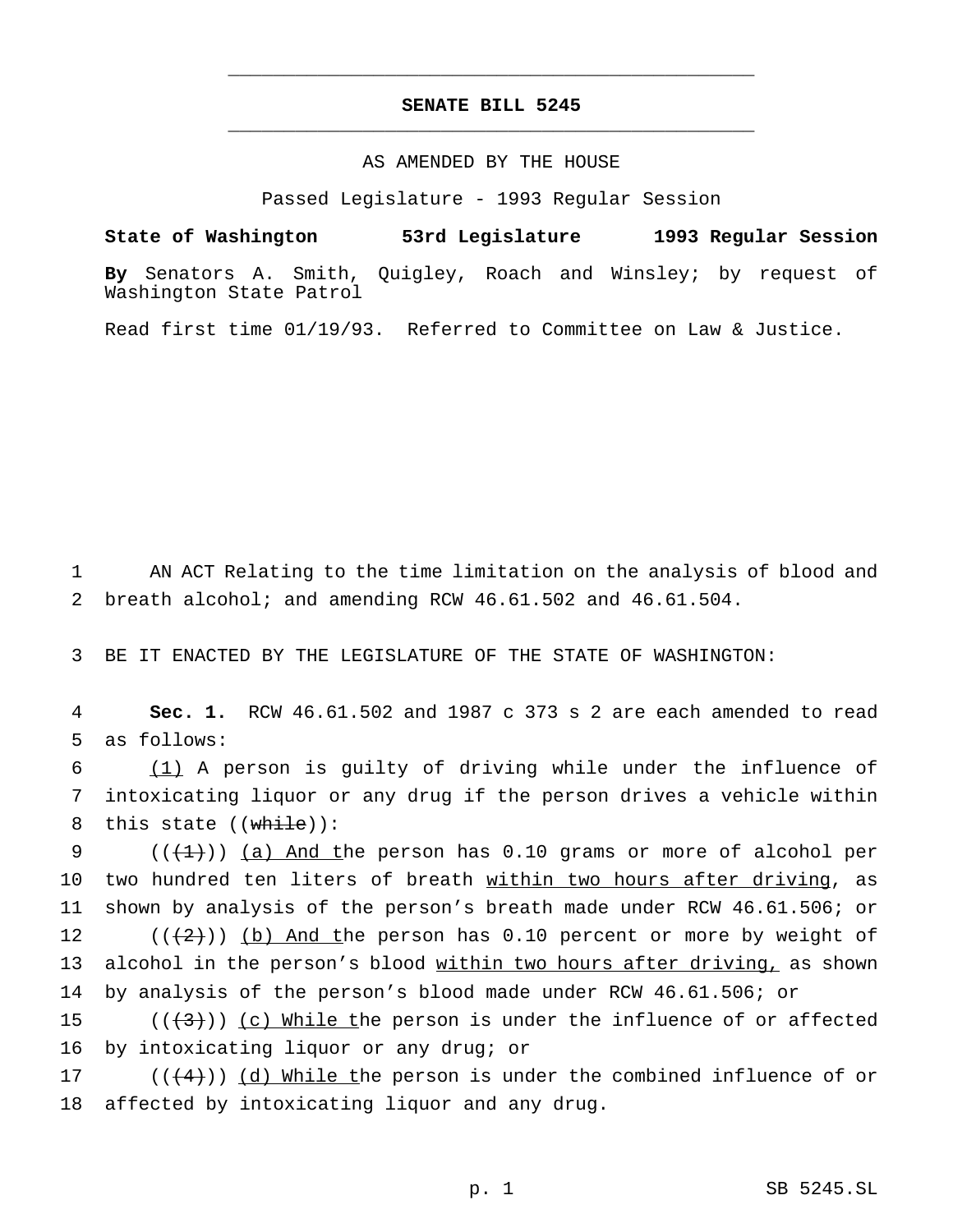(2) The fact that any person charged with a violation of this section is or has been entitled to use such drug under the laws of this state shall not constitute a defense against any charge of violating this section.

5 (3) It is an affirmative defense to a violation of subsection (1) 6 (a) and (b) of this section which the defendant must prove by a 7 preponderance of the evidence that the defendant consumed a sufficient 8 quantity of alcohol after the time of driving and before the 9 administration of an analysis of the person's breath or blood to cause 10 the defendant's alcohol concentration to be 0.10 or more within two 11 hours after driving. The court shall not admit evidence of this 12 defense unless the defendant notifies the prosecution prior to the 13 omnibus or pretrial hearing in the case of the defendant's intent to 14 assert the affirmative defense.

 (4) Analyses of blood or breath samples obtained more than two hours after the alleged driving may be used as evidence that within two 17 hours of the alleged driving, a person had 0.10 grams or more of 18 alcohol per two hundred ten liters of breath or 0.10 percent or more of alcohol in the person's blood, pursuant to subsection (1) (a) and (b) of this section, and may be used as evidence that a person was under 21 the influence of or affected by intoxicating liquors or any drug pursuant to subsection (1) (c) and (d) of this section.

23 **Sec. 2.** RCW 46.61.504 and 1987 c 373 s 3 are each amended to read 24 as follows:

 (1) A person is guilty of being in actual physical control of a motor vehicle while under the influence of intoxicating liquor or any drug if the person has actual physical control of a vehicle within this 28 state  $(\overline{\text{while}}))$ :

29  $((+1))$  (a) And the person has 0.10 grams or more of alcohol per 30 two hundred ten liters of breath within two hours after being in actual 31 physical control of a motor vehicle, as shown by analysis of the 32 person's breath made under RCW 46.61.506; or

33 ( $(\frac{2}{3})$ ) (b) And the person has 0.10 percent or more by weight of 34 alcohol in the person's blood within two hours after being in actual 35 physical control of a motor vehicle, as shown by analysis of the 36 person's blood made under RCW 46.61.506; or

37 ( $(\frac{1}{3})$ ) (c) While the person is under the influence of or affected 38 by intoxicating liquor or any drug; or